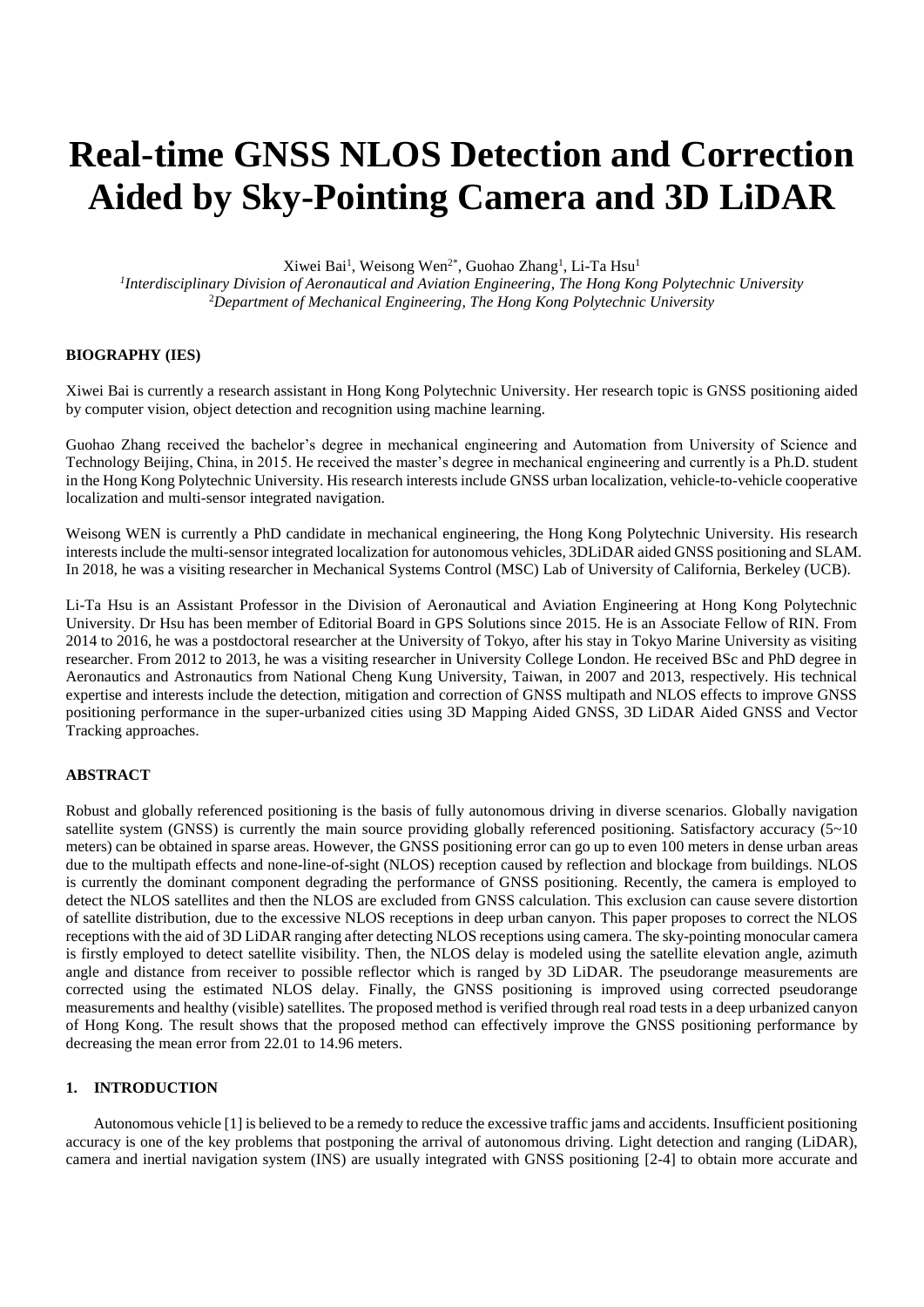robust positioning. However, the three positioning sources can only conduct relative positioning. GNSS receiver is the only one that can continually provide absolute positioning and possess increased popularity because of the availability of multiconstellation satellite navigation systems (GPS, BeiDou, GLONASS, Galileo and QZSS). GNSS positioning can provide satisfactory performance if GNSS receiver receives enough direct signals transmitted from satellites. However, the GNSS transmission may be reflected, diffracted or blocked by surrounding buildings and moving objects [\[5\]](#page-11-0) in dense urban canyon, such as Hong Kong, which can cause additional signal transmission delay. Thus, it introduces pseudorange errors due to both multipath effect and none-light-of-sight (NLOS) reception. If the direct light-of-sight (LOS) is blocked and reflected signals from the same satellite are received, the notorious non-light-of-sight (NLOS) receptions occurred. This NLOS dominants the GNSS positioning errors in the dense urban. As a result, the positioning error can go up to even 100 meters [\[6,](#page-11-1) [7\]](#page-11-2).

According to a recent review paper [\[8\]](#page-11-3), NLOS is currently the major difficulty to use GNSS in the applications of the intelligent transportation system in urbanized cities. As the majority of the NLOS receptions are caused by static buildings, various researches [\[9-11\]](#page-11-4) utilize the 3D building models to identify the NLOS/LOS signals. Then, the NLOS receptions are excluded from further GNSS positioning. Interestingly, a recent research [\[5\]](#page-11-0) shows that the dynamic vehicles can also cause GNSS NLOS and improvement is obtained by detecting and excluding NLOS receptions. However, excessive exclusion of NLOS measurements can significantly distort the satellite distribution as majority of the satellites are NLOS in dense urban. As a result, the GNSS positioning can be even worse after NLOS exclusion. An example of NLOS exclusion is given in Figure 1. The red curve indicates the satellite (GPS/BeiDou) number in a dense urban. After the NLOS exclusion, the satellite number (blue curve) decreases dramatically. More importantly, the value of parameter, horizontal dilution of precision (HDOP), which reflecting the quality of satellite distribution increases significantly. Therefore, NLOS exclusion in dense urban is not preferable.



**Fig. 1. Demonstration of numbers of satellite measurement before (red) and after (blue) NLOS exclusion in an urban canyon in Hong Kong. GPS and BeiDou signals are received by GNSS receiver.**

A well-known method GNSS shadow matching is studied to match the measured satellite visibility with the predicted satellite visibility of hypothesized positions [\[12-14\]](#page-11-5). However, the performance of shadow matching relies on the quality of satellite visibility classification and initial guess of GNSS receiver. A likelihood-based 3DMA GNSS method, which modeled the measurement uncertainty to mitigate the NLOS and multipath effects, is also proposed to provide accurate positioning in the along-street direction [\[15\]](#page-11-6). Due to the complementariness of the shadow matching and the likelihood-based 3DMA GNSS, their integration is recently studied [\[16\]](#page-11-7) to obtain better performance. Another stream of range-based 3DMA GNSS method is to correct the NLOS affected measurement for GNSS positioning [\[17-20\]](#page-11-8). These methods are proposed to simulate the signals transmission routes using the ray-tracing method [\[21\]](#page-11-9). However, the drawbacks of these ray-tracing based 3DMA GNSS methods are the stringent requirements on 1) the accuracy of 3D mapping database 2) the initial guess of receiver positions and 3) the computational power of the processors due to the ray-tracing process. Interestingly, the constructed map of the environment using 3D LiDAR is employed to classify the visibility of satellites. A research then modeled the GNSS noise covariance by NLOS detection based on LiDAR-constructed map [\[22\]](#page-11-10). A research incorporates LiDAR map and 3D city model to exclude NLOS is conducted in the application of unmanned aerial vehicle [\[23\]](#page-11-11).

Recently, due to the fast development of computer vision technique, the camera is applied to capture the sky view to further identify the satellite visibility. To detect the visibility of satellites, the researchers apply omnidirectional and fisheye cameras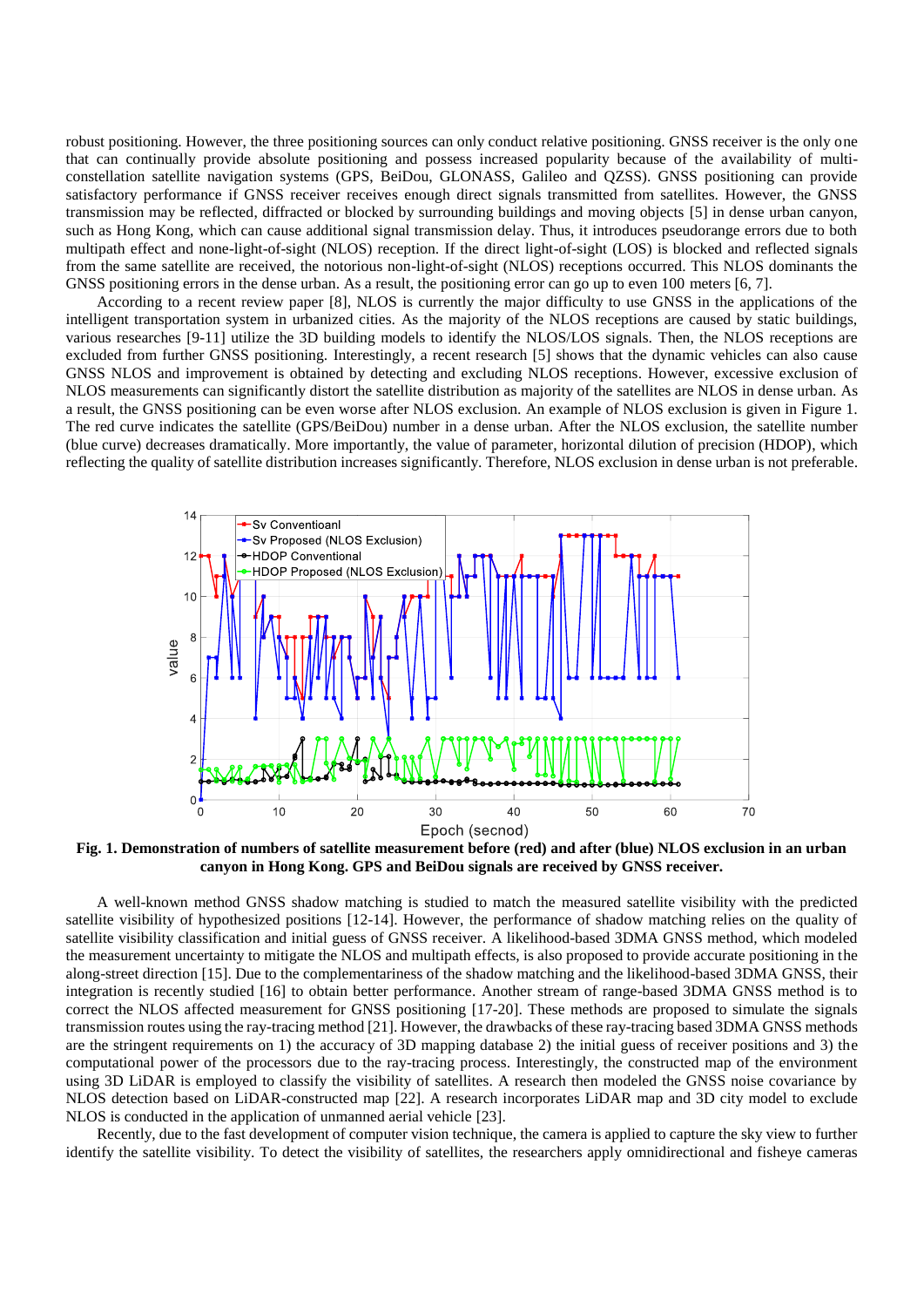[\[24-26\]](#page-11-12) to detect the sky views of the environment in the urbanized area. NLOS receptions can be detected with the detected sky views and some improvements are obtained. Similar researches [\[27,](#page-11-13) [28\]](#page-11-14) are conducted recently and the improved GNSS positioning is integrated with visual simultaneous localization and mapping [\[29\]](#page-11-15). However, these methods still tend to exclude the NLOS receptions from further GNSS positioning which is not applicable in the dense urban areas, such Hong Kong, Tokyo and New York cities. In our team's previous work [\[30\]](#page-11-16), we employ the 3D LiDAR and building height to correct the NLOS receptions. Improved GNSS positioning is obtained with the NLOS correction method. However, the performance of the method relies on the availability of buildings height.

This paper proposes to improve the GNSS single point positioning (SPP) by detecting the GNSS NLOS receptions, and then correcting the NLOS receptions with the aid of real-time point clouds from 3D LiDAR. The monocular camera is firstly applied to capture the sky view. The sky and non-sky areas are segmented using image processing method, and then the satellites are projected into the segmented image with the aid of heading angle of the camera provided by the E-compass. The satellite visibility can be identified using the Skyplot [\[31\]](#page-11-17). Instead of excluding the NLOS satellites, the NLOS pseudorange measurements are corrected using a NLOS transmission and reflection model proposed in the previous work by our team in [\[6\]](#page-11-1). Finally, the GNSS positioning is conducted using the healthy measurements and corrected measurements. The remainder of this paper is structured as follows. An overview of the proposed method is presented in Section 2. The NLOS detection method is presented in Section 3. The experiment evaluation is presented in Section 5 after the NLOS model being introduced in Section 4. Finally, the conclusions and future work are drawn in Section 6.

## **2. OVERVIEW OF THE PROPOSED METHOD**

In this study, we propose to detect and correct the NLOS receptions caused by surrounding objects, such as buildings, trees, etc. Figure 2 presents direct propagation routes and possible NLOS receptions of GNSS signal. In the dense urban shown in Figure 2, the surrounding buildings can easily block the satellites with low elevation angles. However, the NLOS signals can also be reflected by the building surface on the other side. As a result, the NLOS reception is caused and can be received by GNSS receiver. To detect and correct the NLOS satellites, the proposed method can be executed as shown in Figure 3.



**Fig.2 Illustration of NLOS receptions caused by surrounding buildings.**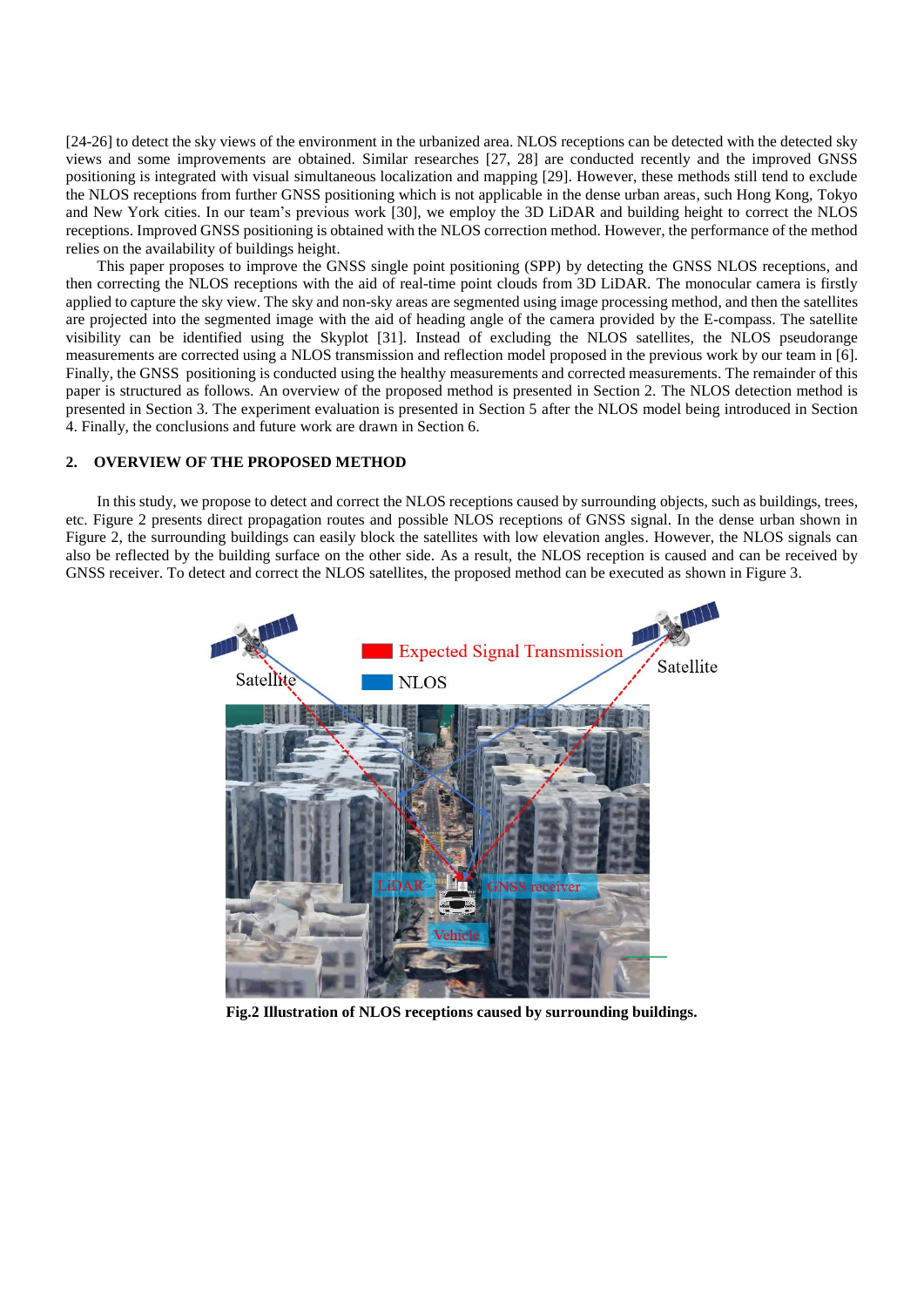

**Fig.3 Overview of the proposed algorithm. The main inputs are GNSS raw measurements, sky view image from monocular camera and real-time point clouds from 3D LiDAR. The auxiliary inputs are yaw angle from E-compass.**

As shown in Figure 3, the GNSS raw measurements including satellite elevation and azimuth angles, pseudorange measurements are obtained from GNSS receiver. The sky view image is collected using a sky-pointing monocular camera. The sky view image is segmented and projected into the GNSS elevation and azimuth angle coordinate with the aid of heading angle from E-compass. Then, the Skyplot is obtained. The LOS/NLOS can be classified using the perceived and segmented sky view. The 3D LiDAR provides the real-time point clouds of the surrounding and the distance  $(\alpha_{t,i}$  with *t* indicating the epoch and *i* denoting the point ID) from the GNSS receiver to surroundings is extracted from the raw point clouds. The NLOS correction is then estimated using the elevation angle, azimuth angle of NLOS measurements, and  $\alpha_{t,i}$  using the NLOS model in [\[6\]](#page-11-1). Finally, the GNSS SPP is conducted using weighted least square (WLS) using both healthy and corrected pseudorange measurements.

## **3. NLOS DETECTION USING MONOCULAR CAMERA**

The sky view image can effectively represent the geometry distribution of surrounding objects. In this section, the image processing method is employed to segment the sky view image to further distinguish the sky area and non-sky area. Then, the satellite visibility is identified by projecting the satellites into the sky view image with the aid of camera's reference heading.

# **3.1 Sky View Segmentation**

The sky view is captured using the monocular camera and is shown in Figure 4 (a). When a satellite has a higher elevation angle than top edge, it is regarded as visible. Otherwise, the satellite is invisible to GNSS receiver. Therefore, the main task for identifying satellite visibility lies to extract the top edge of the surrounding objects. In other words, the main problem is how to segment the sky area and non-sky area in the image. In this paper, we propose to use three steps to distinguish the sky area and non-sky area: (a). transform the color image to grayscale image. (b). transform the grayscale image to binary image with adaptive threshold. (c). removing the noisy points inside the binary image using median filtering algorithm. These functions are conducted using OpenCV [\[32\]](#page-12-0) library. The grayscale image and binary image are shown in Figure 4 (b) and (c), respectively. We can see from the Figure 4 (c) that the proposed sky view segmentation method can effectively separate the sky and non-sky area (the sky area is white). If the satellite locates inside the sky area, the satellite is visible to the GNSS receiver and vice versa.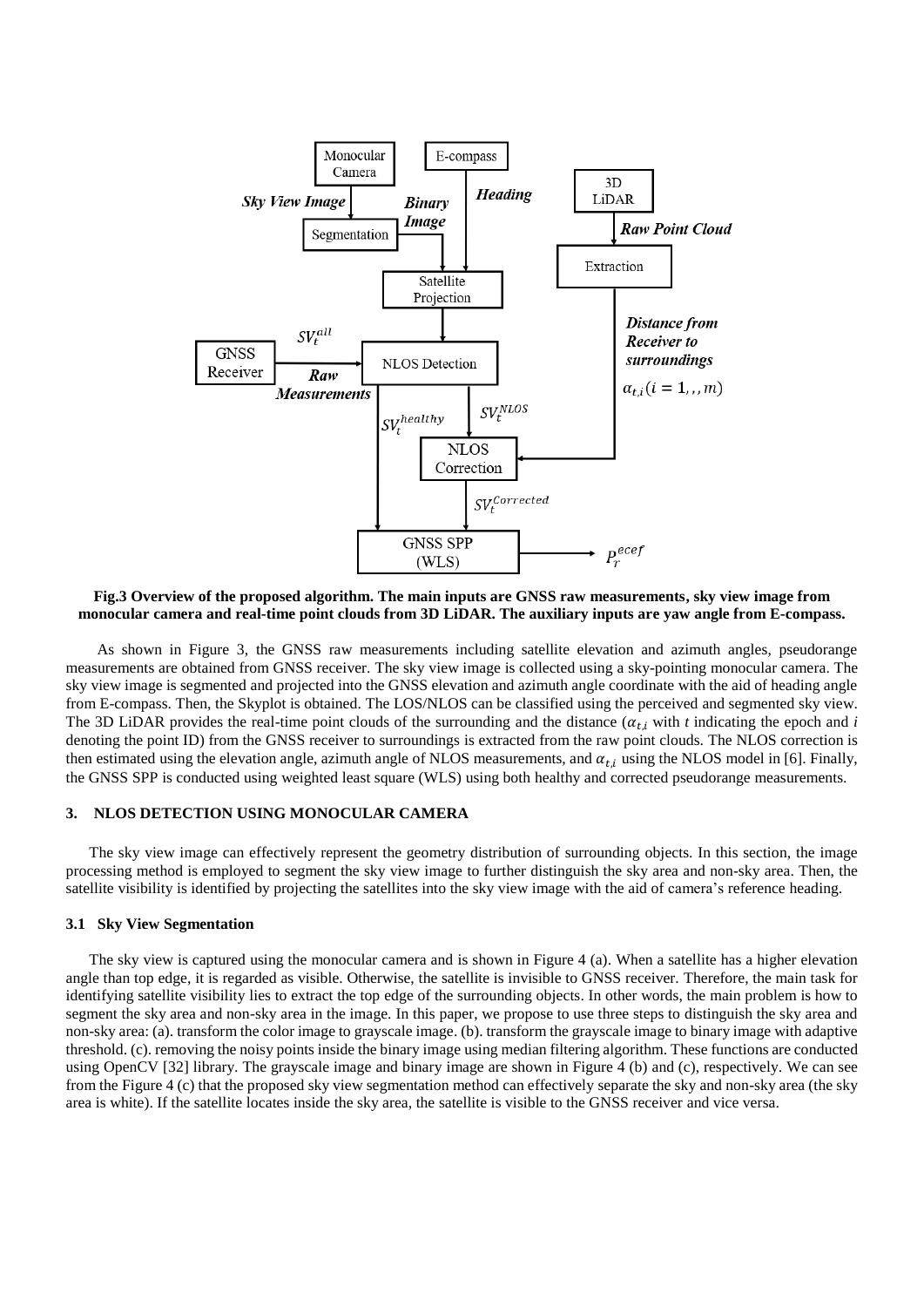

**Fig.4 Illustration of sky view image segmentation. (a) raw image. (b) grayscale image. (c) binary image.**

#### **3.2 Satellite Projection and LOS/NLOS Classification**

To identify the satellite visibility based on the segmented sky view image, the satellite needs to be projected to the image coordinate system. The illustration of projecting satellite into image is shown in Figure 5. For each satellite associated with specific azimuth and elevation angle, it possesses a pixel position inside the sky view image. We assume that the optical center of the camera is zenith pointing. To determine the position of the satellite inside the image, we need:

- (a) The distance from the center of the sky view image in pixels  $(r_{pix})$  which is correlated to the elevation angle  $(\phi_{sat})$  of the satellite.
- (b) The azimuth angle of the sky view image. The azimuth angle of satellite is globally referenced, thus the reference heading  $(\tau_h)$  of the camera is needed to align the image plane coordinate and the north of the earth. Note that the reference heading is provided by the E-compass in this paper.

Assume that the satellite is projected into the image plane shown in Figure 5. The image plane coordinate system is identical to the image coordinate system. The  $r_{pix}$  shown in Figure 5 indicates the distance between the satellite position in the image and center of the image. The  $r_{pix}$  is determined by the satellite elevation angle and the focal length  $(f_c)$  of the monocular camera. The angle θ satisfies:

$$
\theta = \frac{\pi}{2} - \phi_{\text{sat}} \tag{1}
$$

Thus, we have  $r_{\text{pix}}$  being formulated as:

$$
r_{\text{pix}} = f_c \tan(\frac{\pi}{2} - \phi_{\text{sat}})
$$
 (2)

Given the center of the sky view image in pixel as  $(x_c, y_c)$ , the position  $(x_s, y_s)$  of the given satellite inside the sky view image can be formulated as:

$$
x_s = x_c + r_{pix} \cos(\tau_h + \alpha_{sat})
$$
\n(3)

$$
y_s = y_c - r_{pix} \sin(\tau_h + \alpha_{sat})
$$
\n(4)

where the  $\alpha_{sat}$  is the azimuth angle of the satellite.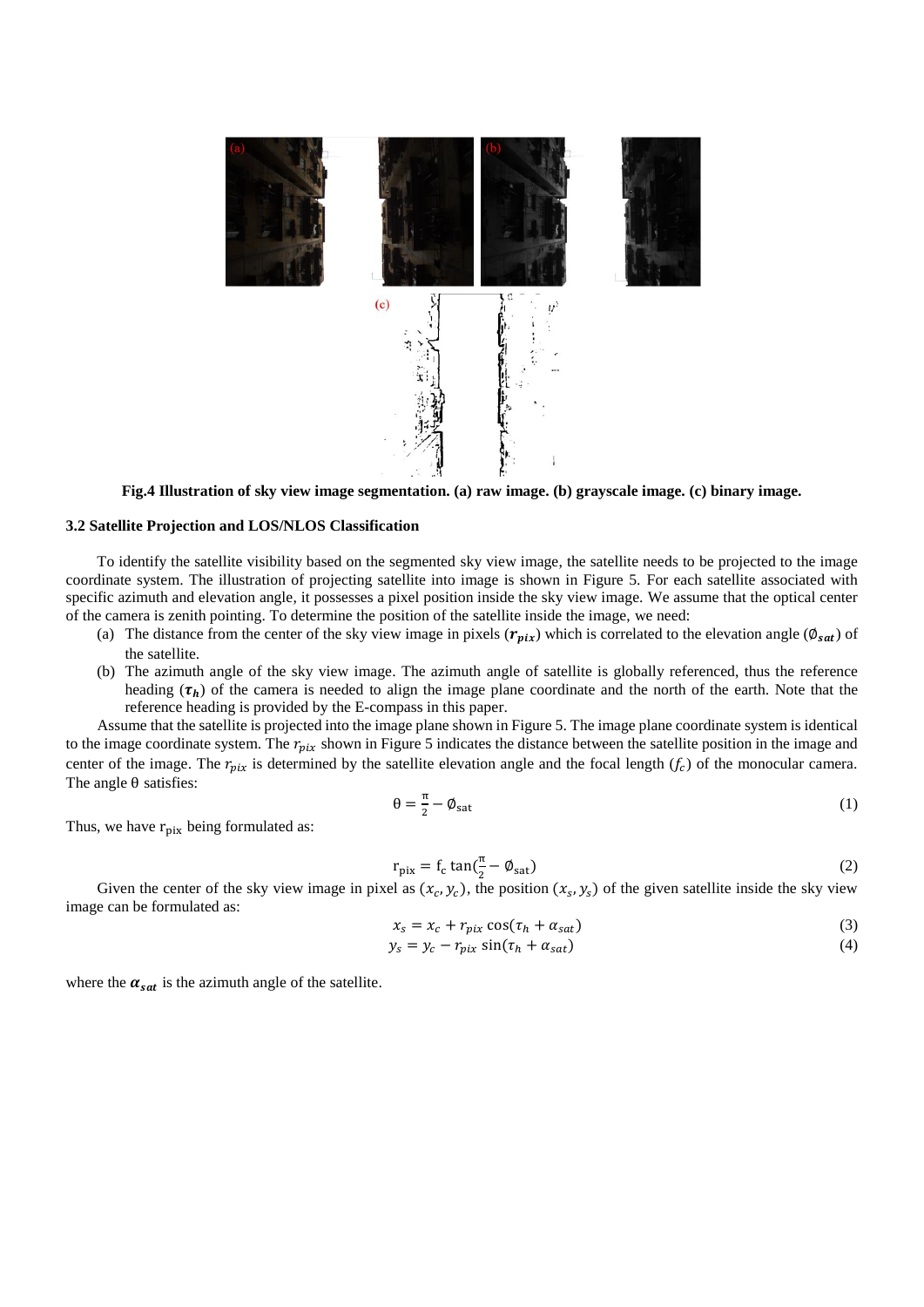

**Fig.5 Illustration of projecting satellite into image.**

After the satellite is projected into the sky view image as shown in Figure 4 (c), we propose a searching method to identify the satellite visibility. For a given satellite 1 (see Figure 6) positioning in pixel inside a sky view image, we propose to identify the visibility using Algorithm 1.  $V_{threshold}$  indicates the threshold of mean pixel value and is experimentally determined.

## **Algorithm 1: Satellite Visibility Identification**

**Input**: binary image  $I_t$  as shown in Figure 4(c), satellite position  $(x_s, y_s)$  in pixels inside the image

**Output**: satellite visibility  $st_v$  (visible:  $st_v = 1$ , invisible:  $st_v = 0$ )

**Step 1**: initialize the searching point  $(x_d, y_d)$  start from the center  $((x_c, y_c))$  of the image  $I_t$ ,  $st_v = 1$ , the searching direction denoted by angle  $\varepsilon$  (see Figure 6).

**Step 2**: given a constant incremental value  $\Delta d$ , the searching point is updated as follows:

$$
x_d = x_d + \Delta \, \cos(\varepsilon) \tag{5}
$$

$$
y_d = y_d - \Delta \operatorname{d} \sin(\varepsilon) \tag{6}
$$

**Step 3**: given the dynamic point  $(x_d, y_d)$  as the center of the searching circle, calculate the mean of pixel values of all the points inside the searching circle as follows:  $\bar{V} = \sum_{i=1}^{m} I_t(x_{d,i}, y_{d,i})$ (7)

 $I_t(x_{d,i}, y_{d,i})$  represents the pixel value of the point *i* inside the searching circle.

**Step 4**: if  $\bar{V} > V_{threshold}$ , set  $st_v$  to 0.

**Step 5**: Repeat Steps 2 and 3 until the dynamic point reaches the position  $(x_s, y_s)$  of the given satellite.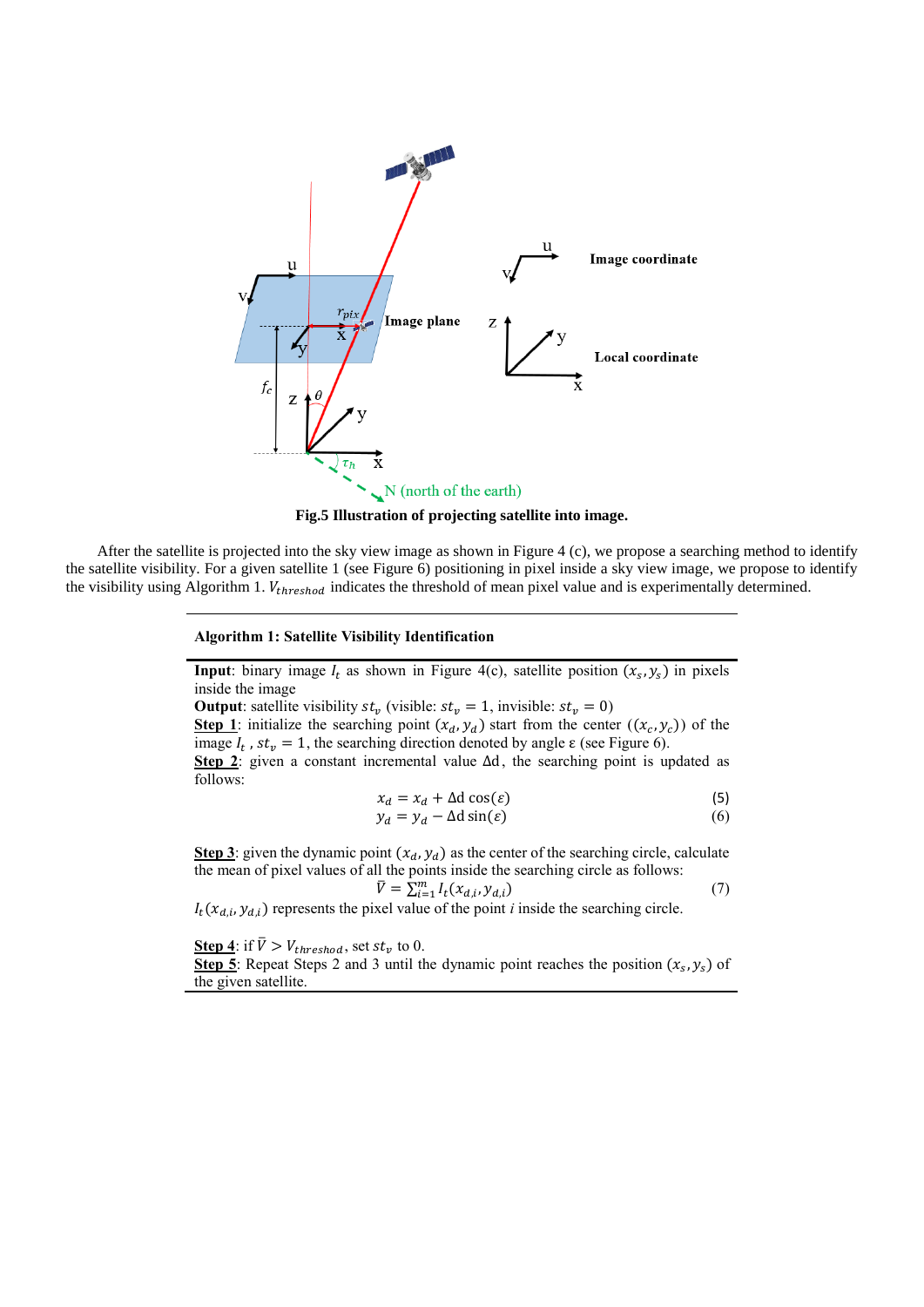

**Fig.6 Illustration of satellite visibility identification based on the proposed method.**

The classified satellite visibilities are shown in Figure 7 (a case in dense urban). Due to the limited field of view (FOV) of the applied monocular camera, the camera can only capture part of the surroundings (the part with high elevation angle can be captured). However, mean mask elevation angle can go up to ~50 degrees in dense urban, which means monocular camera (FOV: 45~90 degree) is actually enough for dense urban case. In total, 5 NLOS satellites (satellite 25, 93, 89, 10, 92) are identified and only one LOS satellite (satellite 27) in Figure 7.



**Fig.7 Illustration of identified satellite visibilities using proposed method. The blue and red circles denote the LOS and NLOS satellites, respectively. The red curve denotes the detected edge separating the sky and non-sky area. The number represents the satellite index (PRN).**

# **4. IMPROVED GNSS POSITIONING WITH NLOS CORRECTION**

In this section, NLOS error model is presented firstly. NLOS error correction is implemented subsequently. Finally, GNSS positioning is conducted by WLS method using the healthy and corrected pseudorange measurements.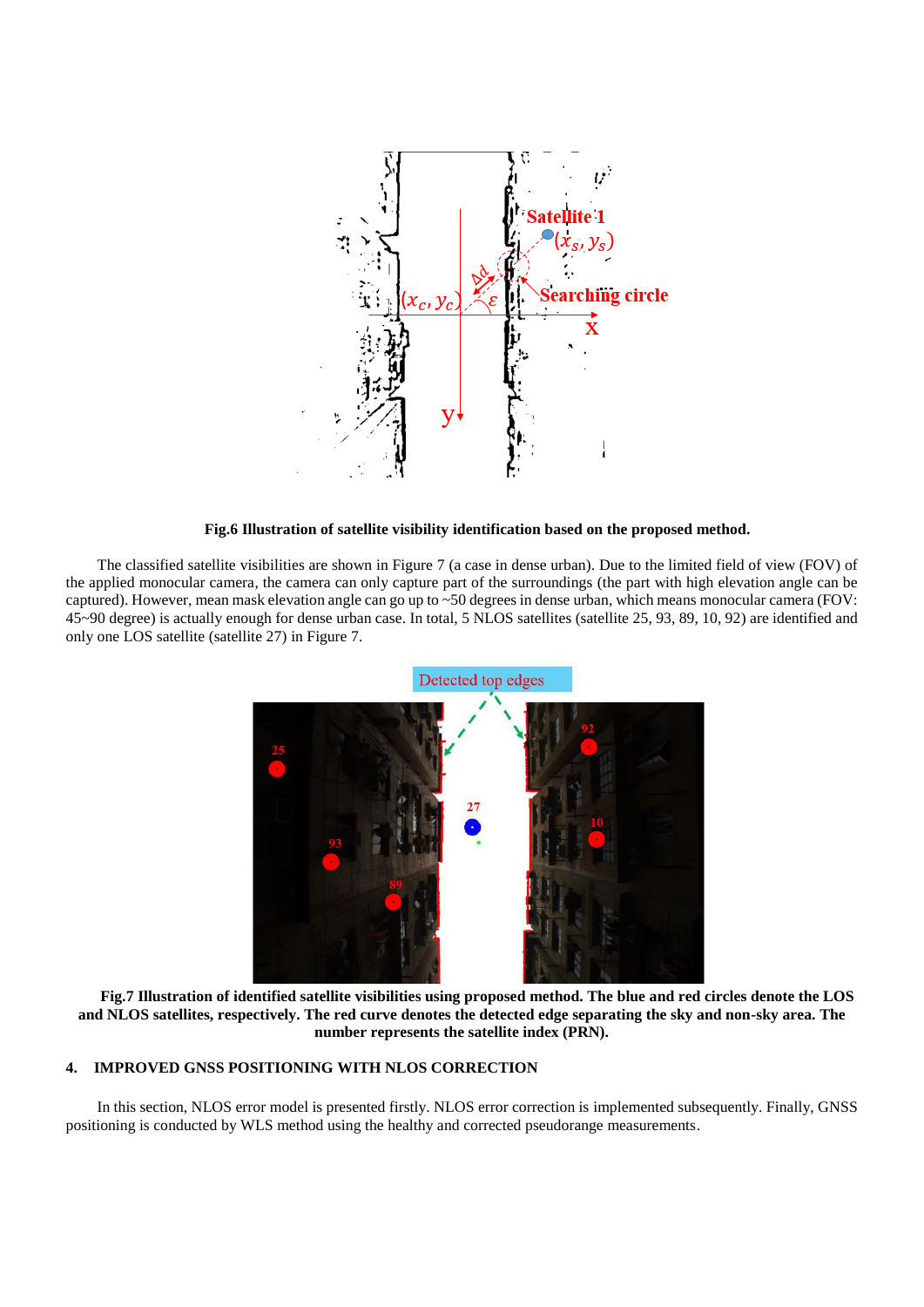#### **4.1 NLOS Correction Based on Real-time Point Clouds**

In terms of the measurements from GNSS receiver, each pseudorange measurement  $\rho_n$  is written as follows [\[33\]](#page-12-1).

$$
\rho_n = R_n + c(\delta t^r - \delta t_n^{sv}) + I_n + T_n + \varepsilon_n \tag{8}
$$

where  $R_n$  is the geometric range between the satellite and the GNSS receiver.  $\delta t_n^{sv}$  denotes the satellite clock bias.  $\delta t^r$  indicates the receiver clock bias.  $I_n$  represents the ionospheric delay distance;  $T_n$  indicates the tropospheric delay distance.  $\varepsilon_n$  represents the errors caused by the multipath effects, NLOS receptions, receiver noise, antenna delay, and so on. In this paper, we focus on mitigating the NLOS errors caused by environment buildings. The NLOS error model is proposed in [\[6\]](#page-11-1).  $\alpha$  represents the distance from receiver to the building.  $\theta_{ele}$  represents the elevation angle of GNSS signal. Assuming the building is vertical to the ground and GNSS signal reflection satisfied the law of reflection. The direction of real signal transmission is parallel to the direction of expected signal transmission. The route distance difference  $\gamma$  between the reflected signal and expected signal is indicated as follows [\[6\]](#page-11-1):

$$
\gamma = \gamma_1 + \gamma_2 \tag{9}
$$

$$
\gamma_1 = \alpha \sec \theta_{ele} \tag{10}
$$

$$
\gamma_2 = \gamma_1 \cos(\theta_1 + \theta_2) \tag{11}
$$

Thus, the NLOS error can be calculated with azimuth and elevation angle, and the distance from receiver to the building causing the reflection. In this paper, the distance from the GNSS receiver is directly provided by the 3D LiDAR point clouds. The detailed NLOS correction implementation can be found in the previous work of our team in [\[30\]](#page-11-16).

#### **4.2 GNSS Positioning Based on corrected Pseudorange Measurements**

The clock bias between GNSS receiver and satellites is usually represented by the pseudorange measurements. The equation linking the receiver position and satellite can be structured as the following formula using least square (LS) method:

$$
\widehat{\mathbf{x}} = (\mathbf{G}^T \mathbf{G})^{-1} \mathbf{G}^T \boldsymbol{\rho} \tag{12}
$$

where  *represents the observation matrix and is structured by unit LOS vectors between GNSS receivers' position and satellites* position.  $\hat{x}$  indicates the estimated receiver position and  $\rho$  denotes the pseudorange measurements vector. Conventionally, to better represent the reliability of each measurement based on the information measured by receiver, weightings of each measurement are needed. Function to calculate the weighting by integrating the measurement  $C/N_0$  and satellite elevation angle is expressed as *W* [\[34\]](#page-12-2). Finally, GNSS receiver position can be estimated using WLS method as:

$$
\widehat{\mathbf{x}} = (\mathbf{G}^T W \mathbf{G})^{-1} \mathbf{G}^T W \rho \tag{13}
$$

# **5. EXPERIMENT EVALUATION**

## **5.1 Experiment Setup**

The sensor setup is shown in Figure 8. The u-blox M8T receiver is used to collect raw GPS/BeiDou measurements. 3D LiDAR sensor, Velodyne 32, is employed to provide the real-time point clouds scanned from the surroundings. Both u-blox receiver and 3D LiDAR are installed on top of a vehicle during the experiment. The sky-pointing camera is installed near the 3D LiDAR (shown in right panel of Figure 8). A dynamic experiment is conducted in urbanized area in Hong Kong with buildings on both sides, which can be seen in Figure 9. The blue curve denotes the tested trajectory. The ground truth is generated by NovAtel SPAN-CPT (RTK GNSS/INS integrated navigation system with fiber optics gyroscopes). To verify the effectiveness of the proposed method, four positioning solutions are compared:

- Least square (LS) positioning
- Weighted least square (WLS) positioning.
- WLS positioning + NLOS exclusion (WLS-NE): exclude all the detected NLOS measurements.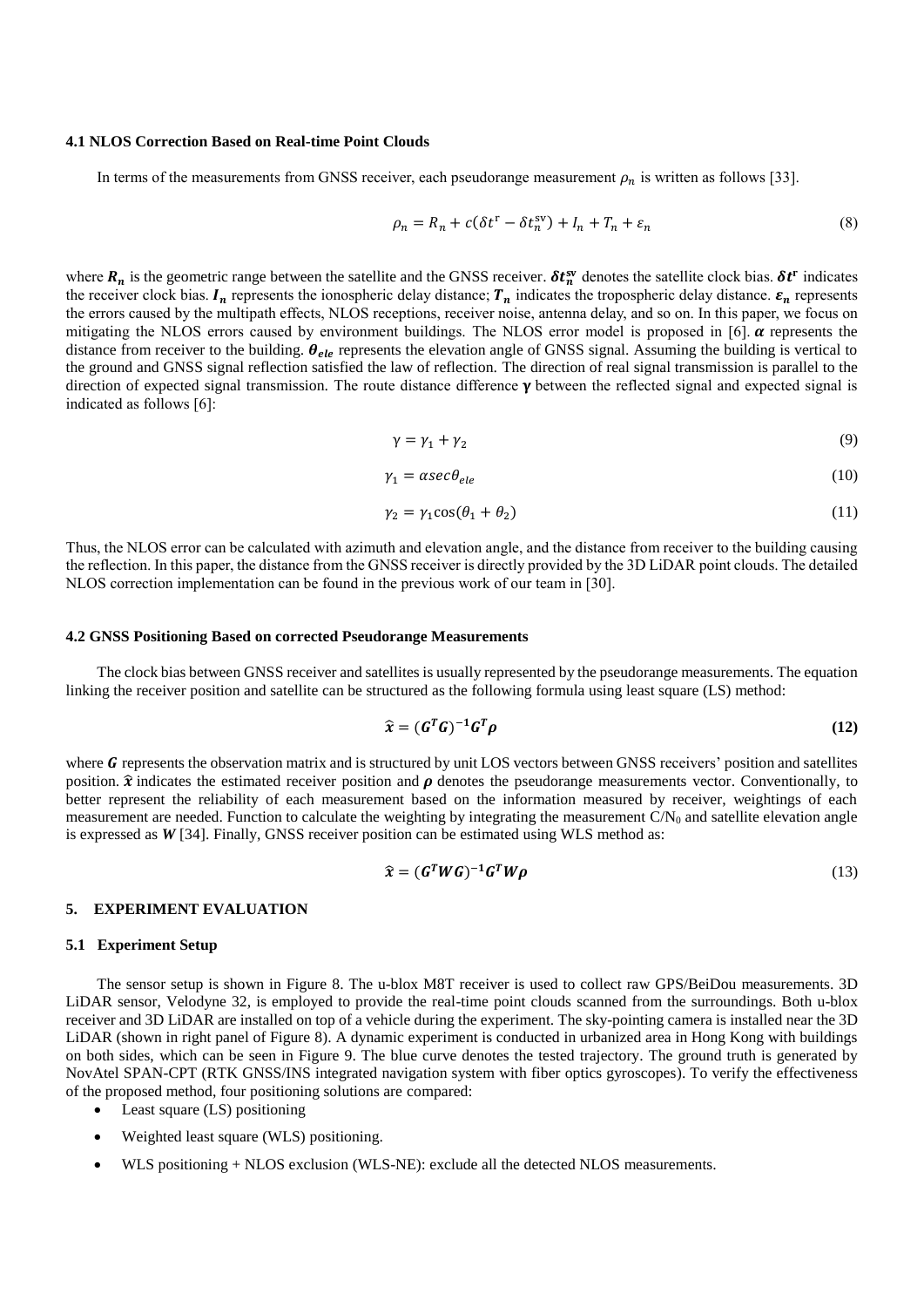• WLS positioning + NLOS correction (WLS-NC): detect and correct NLOS measurements.



**Fig.8 The sensors setup of the vehicle: GNSS and LiDAR sensors are installed on the top of the vehicle.**



**Fig.9 Environment that the data was collected in an urbanized road with buildings at both sides of the street.**

# **5.2 Comparison of Different GNSS Positioning Solutions**

The experiment results of GNSS positioning using the four methods are shown in TABLE 1. 69.26 meters of mean positioning error is obtained during the test using least square method with a significantly large standard deviation, 34.57 meters. Moreover, only about 5.38% of the positioning errors are less than 15 meters. Approximately 68.45% of the results possess errors more than 40 meters. With the aid of weighting for each measurement, the mean positioning error decreases dramatically to 22.01. Moreover, the overall positioning errors fluctuate in a smaller range, 7.61 meters. The percentage of positioning errors less than 15 and 30 meters increase to 41.98% and 95.41%, respectively. These improved results show that the weighting for each satellite plays a significant role in improving GNSS positioning. As the NLOS satellites are detected using the proposed method, the conventional solution is to exclude the NLOS satellites. The mean GNSS positioning error increases from 22.01 to 24.99 meters after the NLOS exclusion. Moreover, the standard deviation increases slightly. 10.76% of the results have a positioning error more than 40 meters. This result shows that the NLOS exclusion is not preferable in this urban scenario. The main reason for the worsen results is due to the distorted satellite distribution. In some extreme cases, NLOS exclusion can cause lack of satellites for GNSS positioning calculation, as at least 5 satellites are needed for GPS/BeiDou positioning. After applying the proposed NLOS correction method, the positioning error decreases from 22.01 (WLS) to 14.96 meters. Moreover, the standard deviation slightly decreases from 7.61 to 6.06. About 77.69% of the results have a positioning error less than 15 meters. 100% of the errors are smaller than 30 meters. This shows that the proposed method can obtain improved performance. The main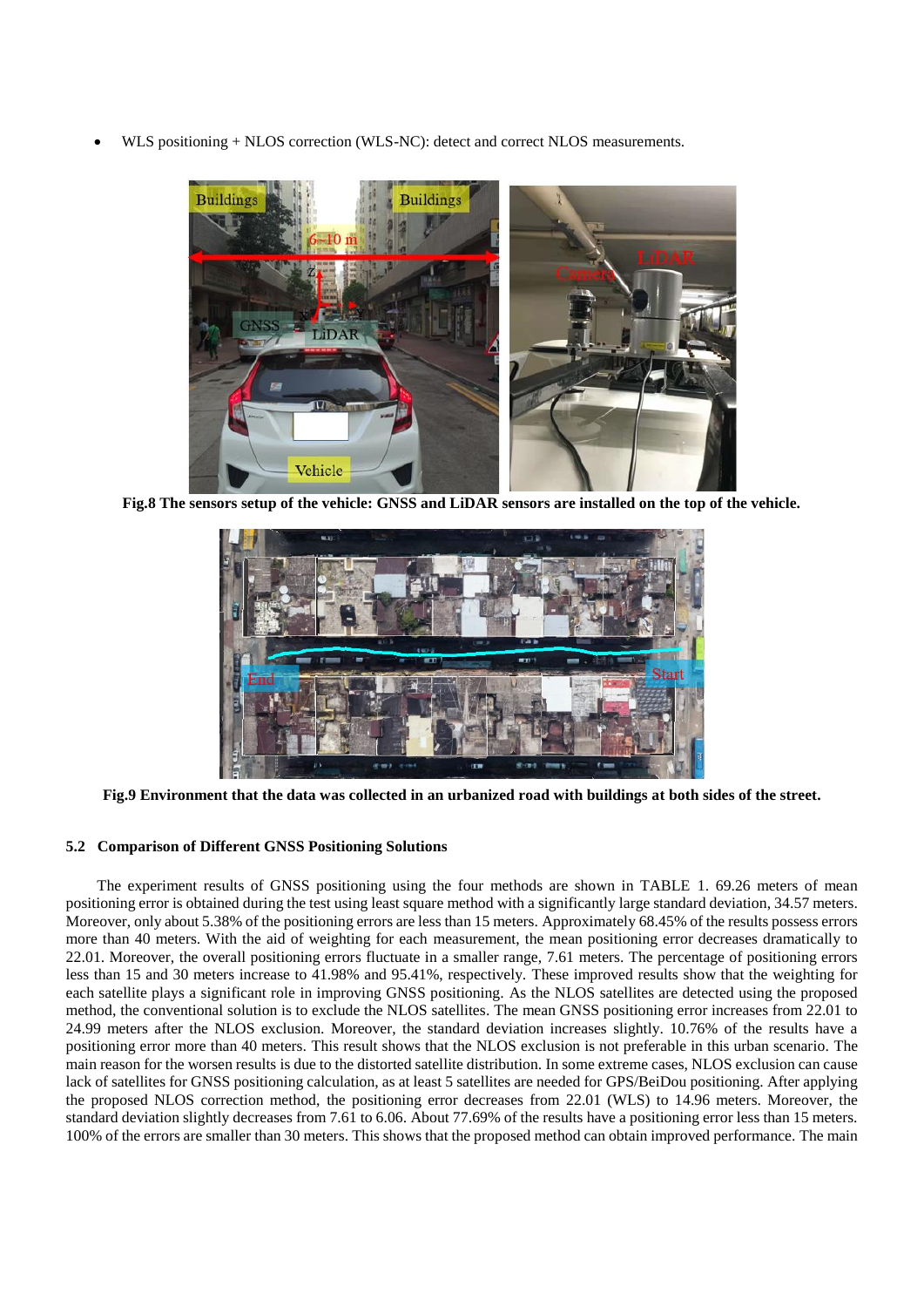reason of the improvement is due to the NLOS correction. In fact, the NLOS measurements involve the additional transmission delay due to the signal reflection. The proposed method corrects the additional delay.

The Skyplot is shown in Figure 10, which is generated based on detected satellites visibilities. In total, there are 9 satellites (GPS/BeiDou) and 4 NLOS satellites (satellite 12,25, 31, 99) are received. The NLOS satellites are detected using the proposed method in this paper. As we can see from TABLE 1, the remaining positioning error is still about 15 meters. The remaining error can be caused by the multipath effects from satellites with high elevation angles (for example, the satellite 24, 92, 20, 21, 96).

The detailed positioning results are shown in Figure 11. The top panel indicates the satellites numbers available for GNSS positioning during the test. In some epochs, the number of satellites available is quite small (8 satellites at epoch 60). The bottom panel indicates the positioning results using WLS and WLS-NC methods. We can find that the positioning is improved from almost throughout the test. Interestingly, we can find that there is an offset between the blue curve (proposed) and the red curve (WLS) which is actually caused by the proposed method. This again verifies that proposed method can effectively detect the NLOS and even correct the NLOS measurements.



**Fig.10 Illustration of Skyplot which indicates the satellites distribution during the dynamic experiment. Green circle represents the satellites that are healthy. Red circle denotes the NLOS satellites.** 



**Fig.11 Experimental results of WLS and WLS-NC, which depicted in red and blue dots, respectively. The top panel inciates the numbers of satellites used. Bottom panel indicates the 3D positioning errors.**

**TABLE.1 POSITIONING PERFORMANCE OF THE FOUR METHODS (IN THE UNIT OF METER)**

| All data | $\mathbf{S}$ | <b>***</b> | WI<br>. ப0- | LS- |  |
|----------|--------------|------------|-------------|-----|--|
|          |              |            | ŦЮ<br>L     | ╰   |  |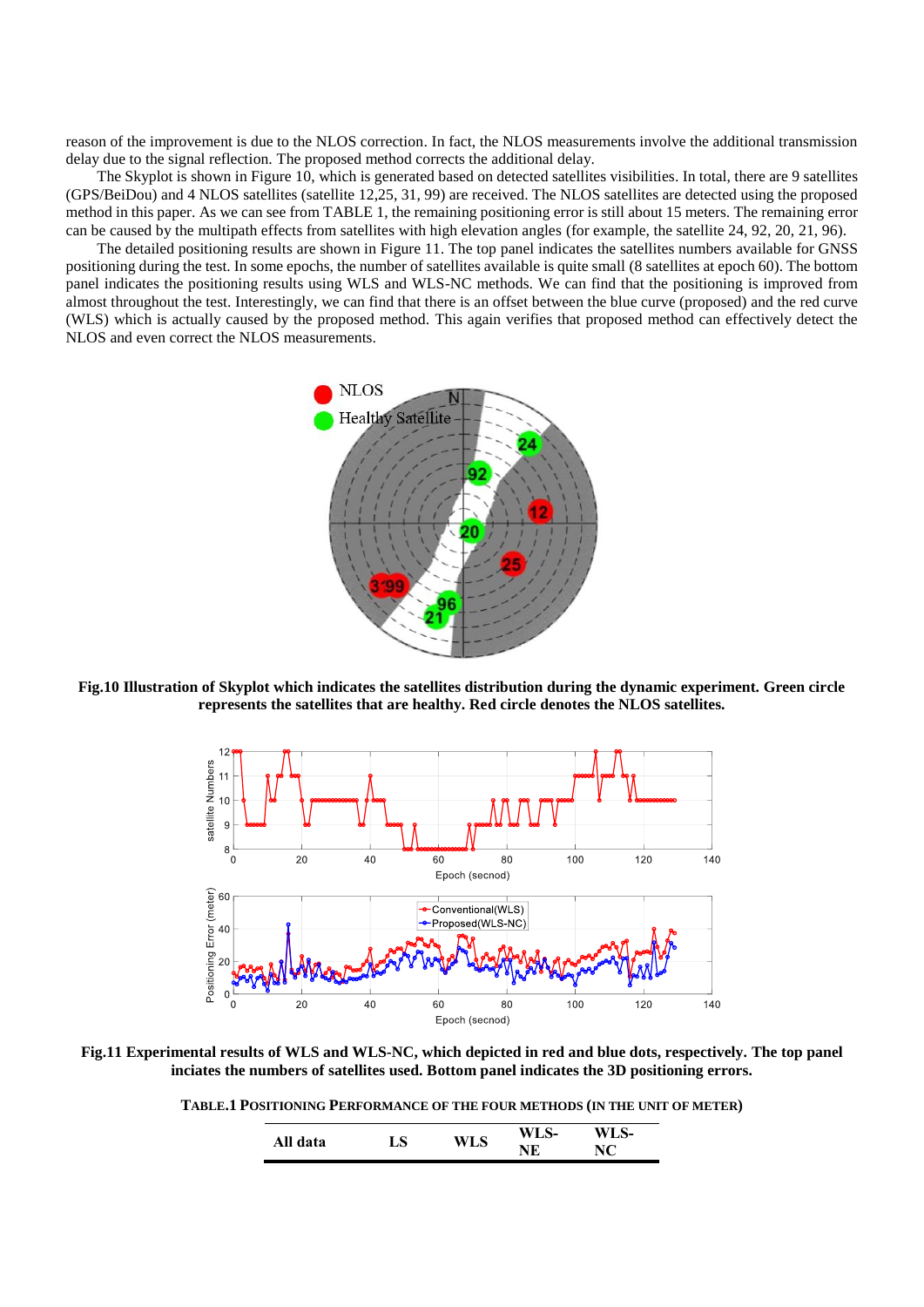| <b>Mean error</b>                | 69.26  | 22.01  | 24.99  | 14.96  |
|----------------------------------|--------|--------|--------|--------|
| Std                              | 34.57  | 7.61   | 14.69  | 6.06   |
| Percentage<br>(                  | 5.38%  | 41.98% | 44.62% | 77.69% |
| Percentage<br>$(30 meters)$      | 29.23% | 95.41% | 82.31% | 100%   |
| Percentage<br>$($ >40 meters $)$ | 68.45% | $0\%$  | 10.76% | $0\%$  |

**TABLE.2 VALUE OF CORRECTED PSEUDORANGE (IN THE UNIT OF METER)**

| <b>NLOS</b><br><b>Satellite PRN</b> | <b>Elevation Angle</b> | $C/N_0$    | Pseudorange<br>Correction |
|-------------------------------------|------------------------|------------|---------------------------|
| 12                                  | $37.24^{\circ}$        | $27 dB-Hz$ | $5.08 \text{ m}$          |
| 25                                  | 46.67°                 | $19 dB-Hz$ | 5.71 m                    |
| 31                                  | $20.94^{\circ}$        | $22 dB-Hz$ | $10.32 \text{ m}$         |
| 99                                  | $28.78^{\circ}$        | $24 dB-Hz$ | $12.45 \text{ m}$         |

Based on the proposed NLOS detection and correction method, the pseudorange correction values are shown in TABLE 2. The information is captured from one epoch of the test with 4 NLOS receptions (satellites 12, 25, 31 and 99). The pseudorange corrections for satellites 12 and 25 are 5.08 and 5.71 meters, respectively. The pseudorange corrections for satellites (satellite 31, 99) in lower elevation angles introduce larger corrections. 12.45 meters of correction are calculated for satellite 99. This result denotes that the NLOS satellites with lower elevation angle can introduce larger error in pseudorange measurements. In other word, more additional transmission delay is obtained.

# **6. CONCLUSIONS AND FUTURE WORK**

Insufficient positioning accuracy and robustness is one of the main problems preventing the arrival of autonomous vehicles. As mentioned in [\[8\]](#page-11-3), NLOS is the major component causing unsatisfactory GNSS positioning result in super-urbanized cities. NLOS exclusion is a commonly studied idea to improve GNSS positioning and some improvements can be obtained in suburban scenarios. From the result presented in TABLE 1, NLOS exclusion can result in larger positioning errors (24.99 meters) in urbanized area. NLOS correction is needed to radically alleviate the presence of NLOS receptions.

To mitigate the NLOS errors without relying on the time-consuming ray-tracing process, this paper proposes to detect the NLOS receptions and correct the NLOS measurements with the aid of real-time point clouds. The monocular camera is firstly applied to capture the sky view image. Then the sky view is segmented, and satellites are projected into the segmented image. The NLOS satellites are detected using a proposed searching method. Instead of excluding the NLOS receptions from GNSS positioning calculation, the NLOS measurements are corrected using a NLOS model. Both the healthy and corrected pseudorange measurements are employed to conduct the GNSS positioning. The accuracy is improved from 22.01 (WLS) to 14.96 meters which shows the effectiveness of the proposed method.

In the near future, fish-eye camera with broader field of view (FOV) will be applied to capture the surroundings. Moreover, the remaining mean GNSS positioning error is still about 15 meters. The error caused by the multipath effects will be analyzed in the future.

# **REFERENCES**

- <span id="page-10-0"></span>[1] C. Urmson *et al.*, "Autonomous driving in urban environments: Boss and the Urban Challenge," (in English), *Journal of Field Robotics,* vol. 25, no. 8, pp. 425-466, Aug 2008.
- <span id="page-10-1"></span>[2] J. Levinson and S. Thrun, "Robust Vehicle Localization in Urban Environments Using Probabilistic Maps," (in English), *2010 Ieee International Conference on Robotics and Automation (Icra),* pp. 4372-4378, 2010.
- [3] Y. Gu, L.-T. Hsu, and S. Kamijo, "GNSS/onboard inertial sensor integration with the aid of 3-D building map for lanelevel vehicle self-localization in urban canyon," *IEEE Transactions on Vehicular Technology,* vol. 65, no. 6, pp. 4274- 4287, 2016.
- [4] A. Fernandez *et al.*, "GNSS/INS/LiDAR integration in urban environment: Algorithm description and results from ATENEA test campaign," in *Satellite Navigation Technologies and European Workshop on GNSS Signals and Signal Processing,(NAVITEC), 2012 6th ESA Workshop on*, 2012, pp. 1-8: IEEE.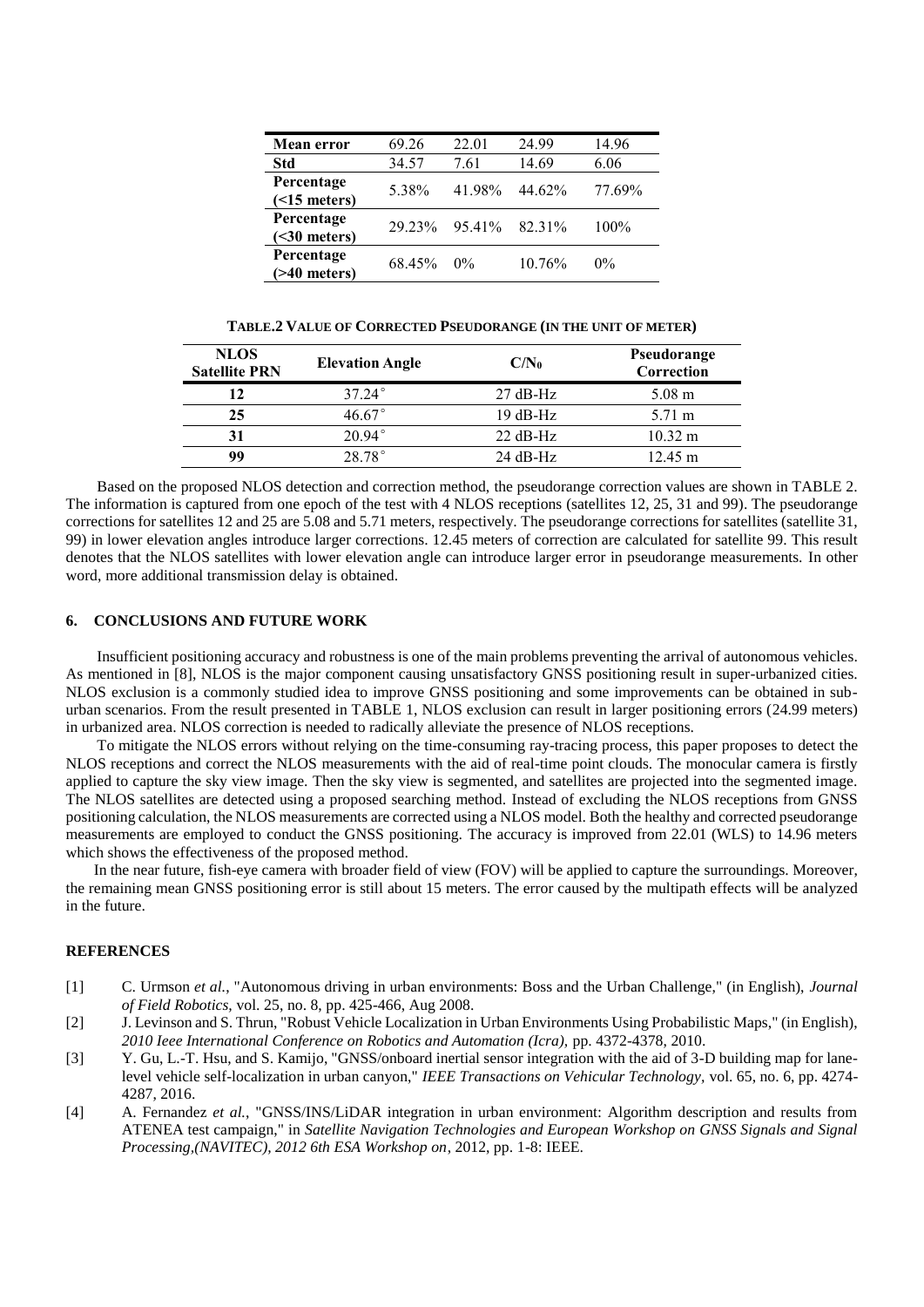- <span id="page-11-0"></span>[5] W. Wen, G. Zhang, and L.-T. Hsu, "Exclusion of GNSS NLOS receptions caused by dynamic objects in heavy traffic urban scenarios using real-time 3D point cloud: An approach without 3D maps," in *Position, Location and Navigation Symposium (PLANS), 2018 IEEE/ION*, 2018, pp. 158-165: IEEE.
- <span id="page-11-1"></span>[6] L.-T. Hsu, "Analysis and modeling GPS NLOS effect in highly urbanized area," *GPS solutions,* vol. 22, no. 1, p. 7, 2018.
- <span id="page-11-2"></span>[7] S. H. Kong, "Statistical Analysis of Urban GPS Multipaths and Pseudo-Range Measurement Errors," *IEEE Transactions on Aerospace & Electronic Systems,* vol. 47, no. 2, pp. 1101-1113, 2011.
- <span id="page-11-3"></span>[8] J. Breßler, P. Reisdorf, M. Obst, and G. Wanielik, "GNSS positioning in non-line-of-sight context—A survey," in *Intelligent Transportation Systems (ITSC), 2016 IEEE 19th International Conference on*, 2016, pp. 1147-1154: IEEE.
- <span id="page-11-4"></span>[9] P. François, B. David, and M. Florian, "Non-Line-Of-Sight GNSS signal detection using an on-board 3D model of buildings," in *ITS Telecommunications (ITST), 2011 11th International Conference on*, 2011, pp. 280-286: IEEE.
- [10] P. D. Groves, Z. Jiang, L. Wang, and M. K. Ziebart, "Intelligent urban positioning using multi-constellation GNSS with 3D mapping and NLOS signal detection," 2012.
- [11] S. Peyraud *et al.*, "About Non-Line-Of-Sight Satellite Detection and Exclusion in a 3D Map-Aided Localization Algorithm," *Sensors,* vol. 13, no. 1, pp. 829-847, 2013.
- <span id="page-11-5"></span>[12] L. Wang, P. D. Groves, and M. K. Ziebart, "Urban positioning on a smartphone: Real-time shadow matching using GNSS and 3D city models," 2013: The Institute of Navigation.
- [13] L. Wang, P. D. Groves, and M. K. Ziebart, "GNSS shadow matching: Improving urban positioning accuracy using a 3D city model with optimized visibility scoring scheme," *Navigation,* vol. 60, no. 3, pp. 195-207, 2013.
- [14] L. Wang, P. D. Groves, and M. K. Ziebart, "Smartphone shadow matching for better cross-street GNSS positioning in urban environments," *The Journal of Navigation,* vol. 68, no. 3, pp. 411-433, 2015.
- <span id="page-11-6"></span>[15] P. D. Groves and M. Adjrad, "Likelihood-based GNSS positioning using LOS/NLOS predictions from 3D mapping and pseudoranges," *GPS Solutions,* journal article vol. 21, no. 4, pp. 1805-1816, October 01 2017.
- <span id="page-11-7"></span>[16] M. Adjrad and P. D. Groves, "Intelligent Urban Positioning: Integration of Shadow Matching with 3D-Mapping-Aided GNSS Ranging," *Journal of Navigation,* vol. 71, no. 1, pp. 1-20, 2018.
- <span id="page-11-8"></span>[17] L.-T. Hsu, Y. Gu, and S. Kamijo, "3D building model-based pedestrian positioning method using GPS/GLONASS/QZSS and its reliability calculation," (in English), *GPS Solutions,* vol. 20, no. 3, pp. 413–428, 2016.
- [18] S. Miura, L.-T. Hsu, F. Chen, and S. Kamijo, "GPS error correction with pseudorange evaluation using threedimensional maps," *IEEE Transactions on Intelligent Transportation Systems,* vol. 16, no. 6, pp. 3104-3115, 2015.
- [19] M. Obst, S. Bauer, P. Reisdorf, and G. Wanielik, "Multipath detection with 3D digital maps for robust multiconstellation GNSS/INS vehicle localization in urban areas," in *Intelligent Vehicles Symposium (IV), 2012 IEEE*, 2012, pp. 184-190: IEEE.
- [20] T. Suzuki and N. Kubo, "Correcting GNSS multipath errors using a 3D surface model and particle filter," *Proc. ION GNSS+ 2013,* 2013.
- <span id="page-11-9"></span>[21] Y.-W. Lee, Y.-C. Suh, and R. Shibasaki, "A simulation system for GNSS multipath mitigation using spatial statistical methods," *Computers & Geosciences,* vol. 34, no. 11, pp. 1597-1609, 2008.
- <span id="page-11-10"></span>[22] D. Maier and A. Kleiner, "Improved GPS sensor model for mobile robots in urban terrain," in *Robotics and Automation (ICRA), 2010 IEEE International Conference on*, 2010, pp. 4385-4390: IEEE.
- <span id="page-11-11"></span>[23] A. Shetty and G. X. Gao, "Covariance Estimation for GPS-LiDAR Sensor Fusion for UAVs," in *ON GNSS+ 2017, Portland, OR, USA*, 2017.
- <span id="page-11-12"></span>[24] J. I. Meguro, T. Murata, J. I. Takiguchi, Y. Amano, and T. Hashizume, "GPS multipath mitigation for urban area using omnidirectional infrared camera," *IEEE Transactions on Intelligent Transportation Systems,* vol. 10, no. 1, pp. 22-30, 2009.
- [25] T. Suzuki, M. Kitamura, Y. Amano, and T. Hashizume, "High-accuracy GPS and GLONASS positioning by multipath mitigation using omnidirectional infrared camera," in *IEEE International Conference on Robotics and Automation*, 2011, pp. 311-316.
- [26] J. S. Sánchez, A. Gerhmann, P. Thevenon, P. Brocard, A. B. Afia, and O. Julien, "Use of a FishEye camera for GNSS NLOS exclusion and characterization in urban environments," in *ION ITM 2016, International Technical Meeting*, 2016: ION.
- <span id="page-11-13"></span>[27] P. V. Gakne, "Improving the Accuracy of GNSS Receivers in Urban Canyons using an Upward-Facing Camera," PhD Thesis, Geomatics Engineering, University of Calgary. doi: dx. doi. org …, 2018.
- <span id="page-11-14"></span>[28] P. V. Gakne and K. O'Keefe, "Tightly-Coupled GNSS/Vision Using a Sky-Pointing Camera for Vehicle Navigation in Urban Areas," *Sensors,* vol. 18, no. 4, p. 1244, 2018.
- <span id="page-11-15"></span>[29] R. Mur-Artal, J. M. M. Montiel, and J. D. Tardos, "ORB-SLAM: a versatile and accurate monocular SLAM system," *IEEE Transactions on Robotics,* vol. 31, no. 5, pp. 1147-1163, 2015.
- <span id="page-11-16"></span>[30] G. Z. Weisong Wen, Li-ta Hsu, "Correcting GNSS NLOS by 3D LiDAR and Building Height," presented at the ION GNSS+, 2018, Miami, Florida, USA., 2018.
- <span id="page-11-17"></span>[31] J. Marshall, "Creating and viewing skyplots," *GPS solutions,* vol. 6, no. 1-2, pp. 118-120, 2002.